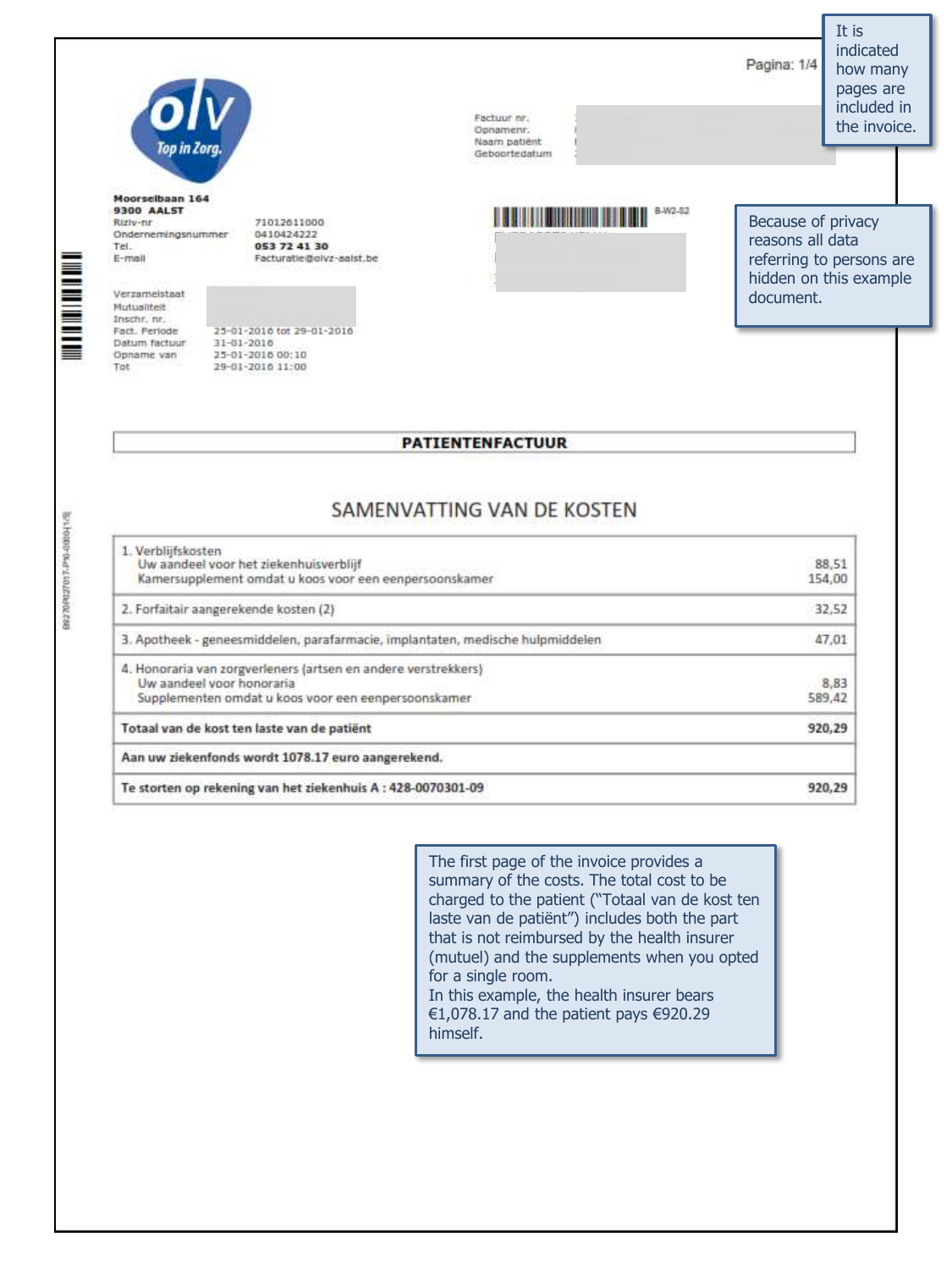atiënt mag geen<br><mark>wnnen bijkomende</mark><br>srsturen v<mark>i</mark>n de

meverklar ng en de

**UM** 

wend u to

DETAIL PATIENTENFACTUU

- Mededeling
- Alle medische (of para<br>andere factuur krijgen factureringen, waarvoo eerste facturering of<br>Voor bijkomende uitleg toelichting bij de opn<br>ziekenfonds of ziekenh
- health insurer (mutuel)  $\cdot$  "Ten laste patiënt" = the part paid by the patient himself (the so-called "remgeld"), here: €10.88

• "Ten laste ziekenfonds" = the part paid by the

• In this example, there are fee/room supplements (here:  $E154.00$ ) as the patient opted for a single room.

|  |                                                             | laste                    | Tem laste<br>patient (3) | Supplement<br>(4) |
|--|-------------------------------------------------------------|--------------------------|--------------------------|-------------------|
|  | Dager                                                       | ziekenfonds              |                          |                   |
|  |                                                             |                          |                          |                   |
|  | 4                                                           |                          |                          |                   |
|  | 4                                                           | <b>DOCTORY</b><br>183,75 | 88,31                    | 154,08            |
|  |                                                             | 183,75                   | 88,51                    | 154,00            |
|  | 25/81/10 28/81/10<br>25/81/16 28/81/16<br>25/91/10 28/01/10 |                          | 전자기                      | <b>SERVICE</b>    |

| 2. Forfaitair aangerekende kosten (2)             | Asntal<br>Dagen | Ten laste<br>ziekenfonds | Tem laste<br>patient (3) | Supplement<br>(4) |
|---------------------------------------------------|-----------------|--------------------------|--------------------------|-------------------|
| Klinische biologie                                |                 | 173.87                   | 7.44                     |                   |
| Medische beeldvorming                             |                 | 90.19                    | 6.20                     |                   |
| Medische wachtdienst en technische verstrekkingen |                 | 35.80                    | 16,48                    |                   |
| Geneesmiddelen: Forfait per obname                |                 | 100,55                   |                          |                   |
| Forfaitair persoonlijk aandeel per dag            | 4               |                          | 2,48                     |                   |
| Subtotaal 2. Forfaitair aangerekende kosten (2)   |                 | 485.67                   | 32.52                    |                   |

| 3. Apotheek - geneesniddelen, parafarmacie, implantaten,<br>medische hulpmiddelen           | Code    | Aantal       | Ten laste<br>zickenfonds | Ten laste<br>patient (3) | Supplement<br>(4) |
|---------------------------------------------------------------------------------------------|---------|--------------|--------------------------|--------------------------|-------------------|
| 3.1. Geneesmiddelen                                                                         |         |              |                          |                          |                   |
| Vergoedbare geneesmiddelen                                                                  |         |              | 24923                    |                          |                   |
| Bedrag geneesmiddelen volledig ten laste ziekenfonds                                        |         |              | 2.98                     |                          |                   |
| Geneesmiddelen volledig ten laste van de patient                                            |         |              |                          |                          |                   |
| Niet-vergoedbare geneesmiddelen                                                             |         |              |                          |                          |                   |
| XYLOCAINE GEL 2% PR SPUIT 10 G                                                              | 1884237 |              |                          | 1.74                     |                   |
| LINISDL 2% INJ PR AMP 10 ML                                                                 | 1285749 | 1            |                          | 1.39                     |                   |
| MOVICOL ZAKJE                                                                               | 1278260 | 2            |                          | 1.07                     |                   |
| KONAKION IN1 0.2 ML 2 MG                                                                    | 1323858 | ı            |                          | 1.05                     |                   |
| DAFALGAN FORTE COMPR 1 G                                                                    | 1799121 | ż            |                          | 0,30                     |                   |
| DAFALGAN FORTE COMPR 1 G                                                                    | 1799121 | ż            |                          | 0.36                     |                   |
| ROPIVACAINE FRESENIUS INJ 20 ML 7.5 MG/M                                                    | 2744829 |              |                          | 7,45                     |                   |
| D-CURE DRP PR FL 10 ML                                                                      | 33298   |              |                          | 3.21                     |                   |
| MARCAINE INJ 6,5% + ADR 28 HL                                                               | 55442   |              |                          | 4,27                     |                   |
| MARCAINE INJ 0, 5% + ADR 20 ML                                                              | 55442   |              |                          | 4,27                     |                   |
| MP WATER PR FL 10 ML                                                                        | 819110  |              |                          | 9.32                     |                   |
| PHYSID-STERDP PR FL 38 ML                                                                   | 862326  |              |                          | 1.36                     |                   |
| 3.2. Parafarmaceutische producten                                                           |         |              |                          |                          |                   |
| DEXTRD-ENERGY NATUUR 14 CD                                                                  | 7799970 | $\mathbf{I}$ |                          | 1.34                     |                   |
| MUSTELA BABY DOEKJE HUIDVERZACHTEND STUK                                                    | 7799976 | 78           |                          | 8,50                     |                   |
| GALENCO BABYSETJE OLV-AALST OLV-ASSE                                                        | 7799970 |              |                          | 9.58                     |                   |
| Subtotaal 3. Apotheek - geneesmiddelen, parafarmacie.<br>implantaten, medische hulpmiddelen |         |              | 2.98                     | 47.01                    |                   |

| 4. Honoraria van zorgverleners (artsen en andere<br>verstrekkers}            | Datum                                                                                                  | Code<br>(9)      | Aantal | Ten laste<br>ziekenfonds                             | Tem laste<br>patient (3) | Supplement<br>(4) |
|------------------------------------------------------------------------------|--------------------------------------------------------------------------------------------------------|------------------|--------|------------------------------------------------------|--------------------------|-------------------|
| Vergoedbare honoraria<br>Honorarin volledig ten laste van het<br>ziekenfonds |                                                                                                        |                  |        | 79.48                                                |                          |                   |
| Honoraria deels ten laste van het ziekenfonds.                               |                                                                                                        |                  |        |                                                      |                          |                   |
|                                                                              | 25/81/16<br>25/81/16                                                                                   | 424823<br>424922 |        | 398,09<br>2.25                                       |                          | 586.64<br>3,38    |
|                                                                              | 26/81/16                                                                                               | 561782           |        | 13.43                                                | 8,83                     |                   |
| Subtotaal 4. Honoraria van zorgverleners (artsen<br>en andere verstrekkers)  |                                                                                                        |                  |        | 485,85                                               | B, B3                    | 389,42            |
|                                                                              |                                                                                                        |                  |        |                                                      |                          |                   |
|                                                                              | In this example, two treating physicians have not<br>subscribed the convention, and consequently a fee |                  |        |                                                      |                          |                   |
|                                                                              |                                                                                                        |                  |        | supplement can be applied (here: $\epsilon$ 589.42). |                          |                   |